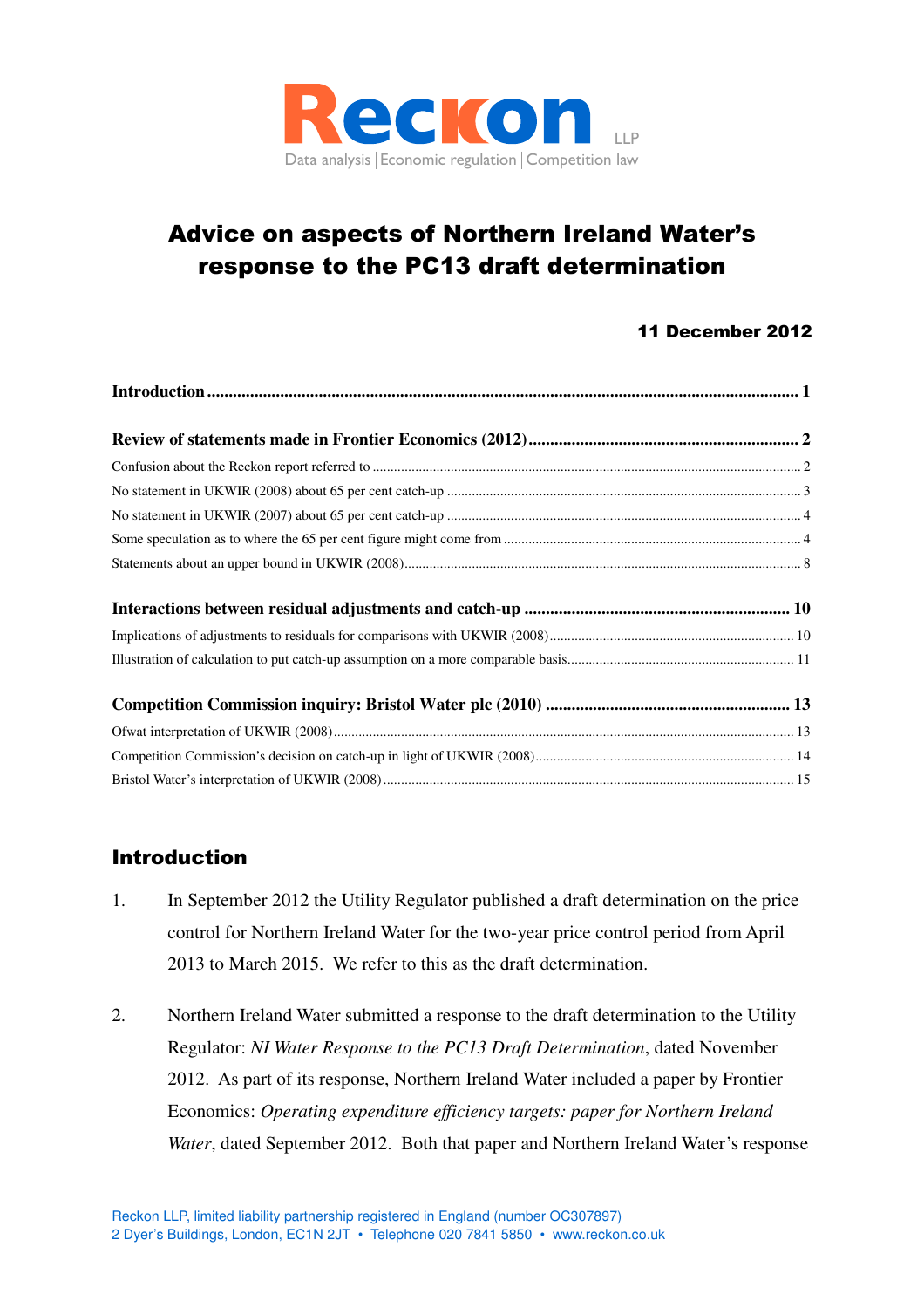to the draft determination refer to estimates of catch-up from a study carried out by Reckon for UK Water Industry Research (UKWIR).

- 3. The Utility Regulator asked us to assess the validity of certain statements made in Frontier Economics (2012) about the findings from our report for UKWIR and to provide some further advice relating to the interpretation of that report.
- 4. The remainder of document is organised into three parts:
	- (a) The first part reviews the validity of the statements made in Frontier Economics (2012) about the finding of an upper bound catch-up rate of 65 per cent over five years in Reckon's 2008 report for UKWIR. It then briefly discusses the idea of an upper bound in the context of the estimates from that report.
	- (b) The second part explains why any comparison between the estimates in Reckon's 2008 report for UKWIR and the Utility Regulator's assumptions about catch-up should take account of the adjustments made to residuals as part of the Utility Regulator's estimation of the efficiency gap. It then illustrates how this can be done.
	- (c) The third part discusses the alternative interpretations of Reckon's 2008 report for UKWIR made as part of the Competition Commission's *Bristol Water plc* inquiry in 2010.

# Review of statements made in Frontier Economics (2012)

5. This section presents our views on the validity of statements made in Frontier Economics (2012) about Reckon's 2008 report for UKWIR. It first identifies that there is a mistake in the reference made by Northern Ireland Water to that report.

## **Confusion about the Reckon report referred to**

- 6. Frontier Economics (2012) does not specify the name of the Reckon report that it discusses.
- 7. The Northern Ireland Water's response to the draft determination does include a reference to a Reckon report for UKWIR (pages 43–44):

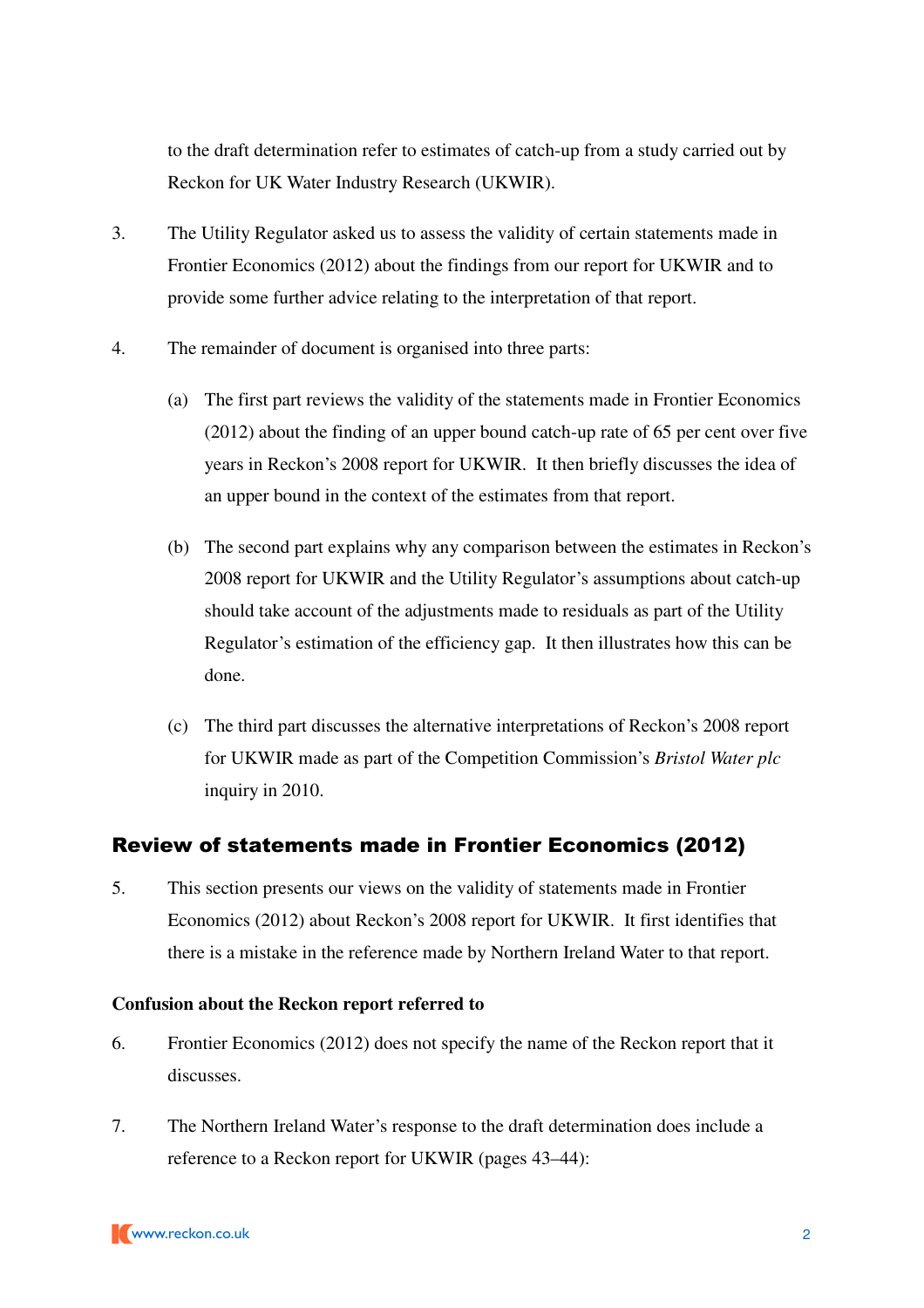"In 2008 Reckon [footnote 6] undertook a study on the econometric models for UK Water Industry Research (UKWIR). They concluded that 65% represented an upper bound for the efficiency catch-up factor. However, this conclusion was based on the assumption that the cost differences identified by the models were genuine inefficiencies. This is an unrealistic assumption because not all systematic cost differences have been accounted for and which, if relaxed, implies a lower catch-up factor."

- 8. Footnote 6 refers to "Review of the approach to efficiency assessment in the regulation of the UK Water Industry 2008". This reference is wrong. Reckon did carry out a study entitled *Review of the approach to efficiency assessment in the regulation of the UK water industry* (UKWIR reference 07/RG/04/2), but this was published in 2007 not 2008. We refer to this report as UKWIR (2007).
- 9. Reckon carried out another study for UKWIR which was published in 2008 entitled *Application of time series analysis to relative efficiency assessment* (UKWIR reference 08/RG/04/3). We refer to this report as UKWIR (2008).
- 10. Frontier Economics (2012) states that "Reckon developed a time series model based on 9 years of historical data for E&W companies". Of the two Reckon studies published by UKWIR as of October 2012, only UKWIR (2008) includes the development of time series models based on nine years of historical data. The description given in Frontier Economics (2012) of the Reckon study does not fit with the work presented in UKWIR (2007) which is referred to in Northern Ireland Water's response to the draft determination. We proceed on the basis that the reference to the Reckon study in Frontier Economics (2012) should be to UKWIR (2008).

#### **No statement in UKWIR (2008) about 65 per cent catch-up**

11. Frontier Economics (2012, pages 11–12) summarises Reckon's approach to the study reported in UKWIR (2008) as follows:

"The Reckon study adopted the following approach:

It measured unobserved cost differences, these being cost differences between companies that are not accounted for by explanatory variables or special factors in the model.

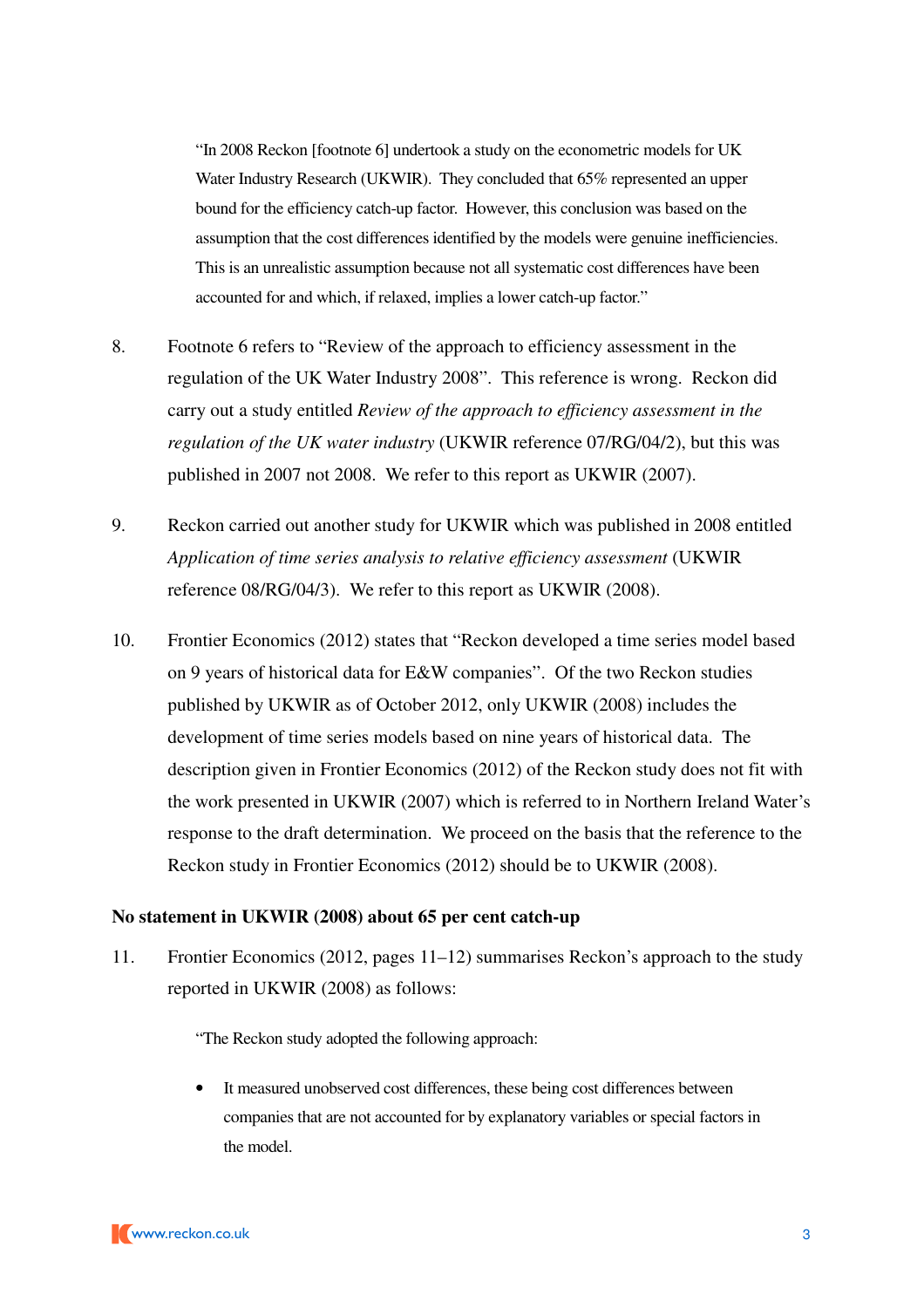- It could be assumed that these unobserved cost differences in the model were inefficiencies.
- Efficiency catch-up was measured as these unobserved cost differences reducing over time.
- Reckon estimated that 65% catch-up over 5 years was implied using this measure."
- 12. The Utility Regulator has asked us for a validation or otherwise of the last bullet point.
- 13. There is no statement in UKWIR (2008) about a 65 per cent or 65% catch-up rate or catch-up estimate. The last bullet point in the quotation above is not valid.
- 14. As discussed below, it is possible to take one of the estimates reported in a table in the executive summary to UKWIR (2008) and apply a calculation to it that gives a figure of 65 per cent. But there is no basis for presenting that estimate or calculation as some kind of general result from the study.

## **No statement in UKWIR (2007) about 65 per cent catch-up**

15. As identified above, Northern Ireland Water's response to the PC13 draft determination refers to a different UKWIR report than that described in Frontier Economics (2012). It refers to the report referred to above as UKWIR (2007). That report makes no statement about a 65 per cent or 65% catch-up rate or catch-up estimate.

## **Some speculation as to where the 65 per cent figure might come from**

- 16. UKWIR (2008) includes results from time series panel data models that include a feature referred to in the statistical literature as an AR(1) disturbance or error term. The estimation results from such models include an estimate of a parameter we labelled "rho" which is part of the AR(1) disturbance term. The report explains the relevance of these types of models in a regulatory context in which companies deemed less efficient are assumed to gradually catch-up and close cost differences against companies deemed more efficient.
- 17. The executive summary to UKWIR (2008) states the following: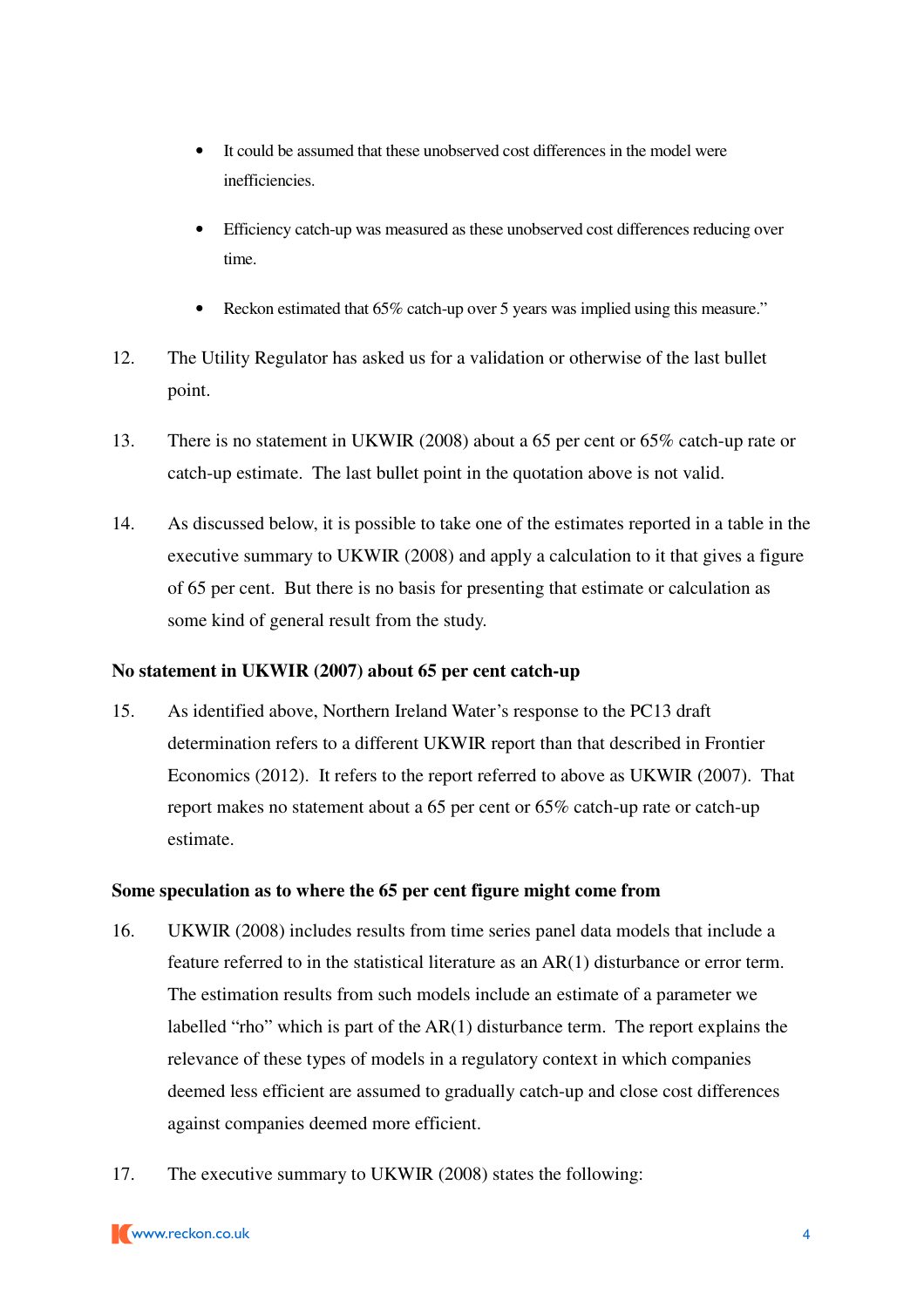"If forecasts of future expenditure requirements are based on the view that companies will tend to gradually catch-up the differences in their unit expenditure that are represented by the residuals estimated from econometric models, then estimates of "rho" from time series models applied to historical data will be relevant, insofar as the past is taken as a guide to the future.

If so, estimates of "rho" from time series models, such as those reported in the table above, would represent an annualised rate of catch-up. They could be used as the basis for a forecast of the extent to which the differences between companies' unit expenditure that are represented by the residuals estimated from an econometric model would be expected to fade away over a six-years period. This conversion might be achieved as a simple compounding operation: for instance, an estimated value of "rho" of 0.81 could be used to make the forecast that, of the differences between companies' unit expenditure that are captured by the model's residuals, about 72 per cent of these differences will have faded away after six years (this proportion is calculated as 1–0.81^6)."

- 18. One possible explanation for the 65 per cent figure claimed in Frontier Economics (2012) is that Frontier Economics confused the illustrative example of the simple compounding operation provided in the extract above with an estimate of the rate of catch-up. To obtain 65 per cent, rather than the 72 per cent in the extract above, would require changing the illustrative example to one that compounds over five rather than six years.
- 19. Another possibility is that Frontier Economics made its own calculation based on the estimates of rho from selected models reported in a table in the executive summary to UKWIR (2008). Table 1 reproduces these estimates of rho. We have applied the simple compounding operation described in the extract above to each estimate of rho and reported the results in table 1. We have used the formula  $1-\text{rho}^{\wedge}5$  rather than  $1-\text{rho}^{\wedge}5$ rho^6 for the reasons set out below.
- 20. The formula 1–rho^6 is relevant in a context in which catch-up is considered over a six-year period following the year in which operating expenditure comparisons between companies are made to determine their relative catch-up potential. At the time of the publication of UKWIR (2008), Ofwat's most recent periodic review was PR04, which proposed price limits for five years from the financial year 2005/2006. Ofwat's approach to that determination involved operating expenditure comparisons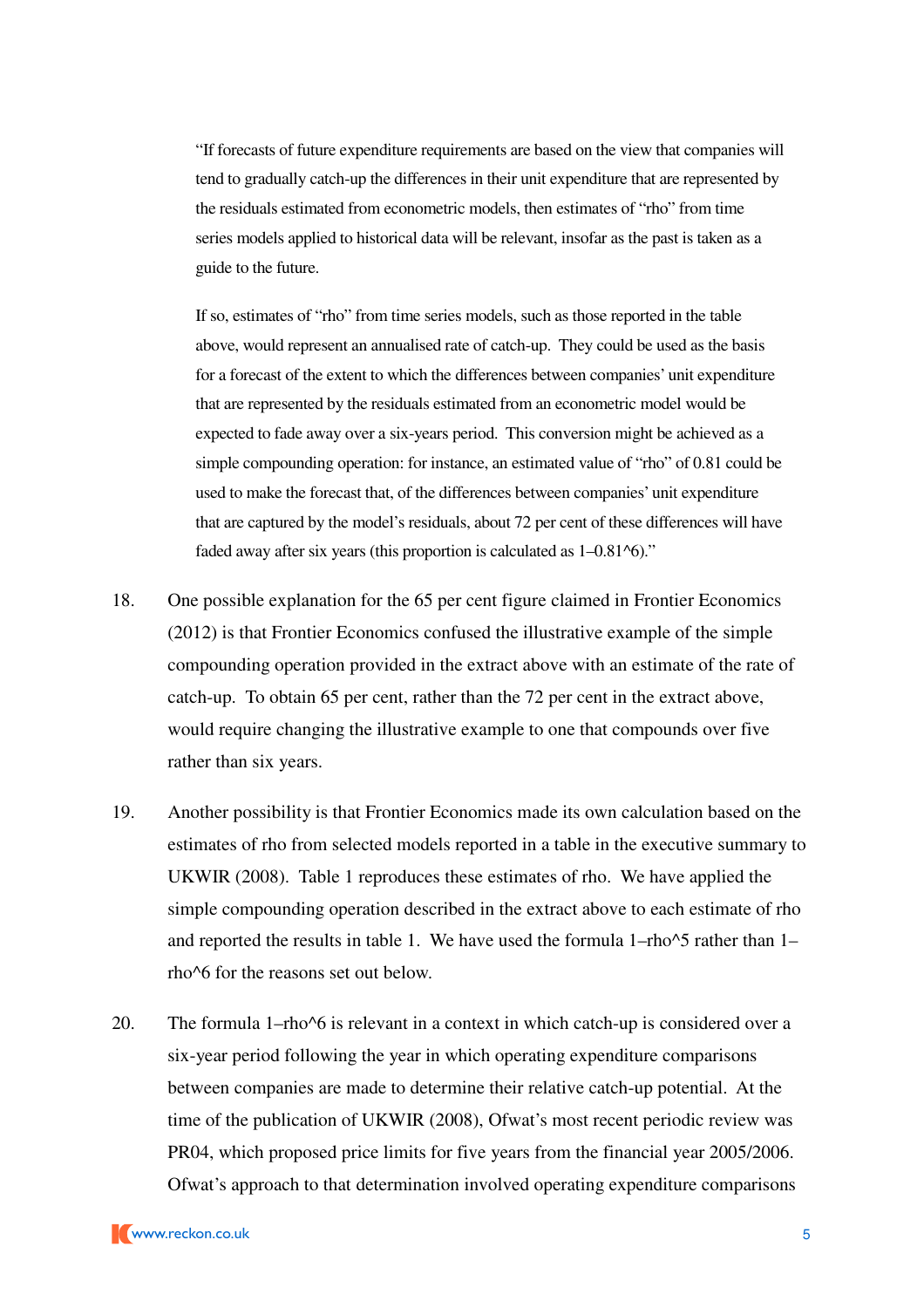between companies using data from the financial year  $2003/2004$ .<sup>1</sup> The final year covered by that price control determination was 2009/2010, which is six years after the year used for cost comparisons between companies.

21. The approach adopted by the Utility Regulator in its draft determination for PC13 uses a different calculation to that used by Ofwat. The Utility Regulator has considered efficiency improvements for the five years following 2010/2011, which is the year used for the operating expenditure comparisons between companies (see page 22 of Annex C to the draft determination). Under this approach, a compounding operation made over five years (i.e. using the formula 1–rho^5) is more relevant than one made over six years.

| <b>Model</b>                               | <b>Estimate of rho</b> | $1$ -rho $^{\wedge}5$ |
|--------------------------------------------|------------------------|-----------------------|
| Water distribution model WD1               | 0.81                   | 65%                   |
| Water resources and treatment model WT1    | 0.86                   | 53%                   |
| Water power expenditure model WP1          | 0.72                   | 81%                   |
| Water business activities model WB1        | 0.88                   | 47%                   |
| Sewerage business activities model SB1     | 0.92                   | 34%                   |
| Average for other selected sewerage models | 0.63                   | $90\%$                |

#### **Table 1 Compounding operation applied to selected estimates of rho from UKWIR (2008)**

- 22. The first and second columns in table 1 above reproduce the information in table 1 of UKWIR (2008). The third column of table 1 does not feature in UKWIR (2008); we have produced these figures as part of our work for the Utility Regulator.
- 23. Table 1 shows that a catch-up rate of 65 per cent can be obtained by taking the estimate of rho reported in UKWIR (2008) for water distribution model WD1 and applying the compounding operation described in the executive summary to that report, but compounding over five rather than six years.

<sup>&</sup>lt;sup>1</sup> Ofwat (2004) *Future water and sewerage charges 2005–10: final determinations*, page 155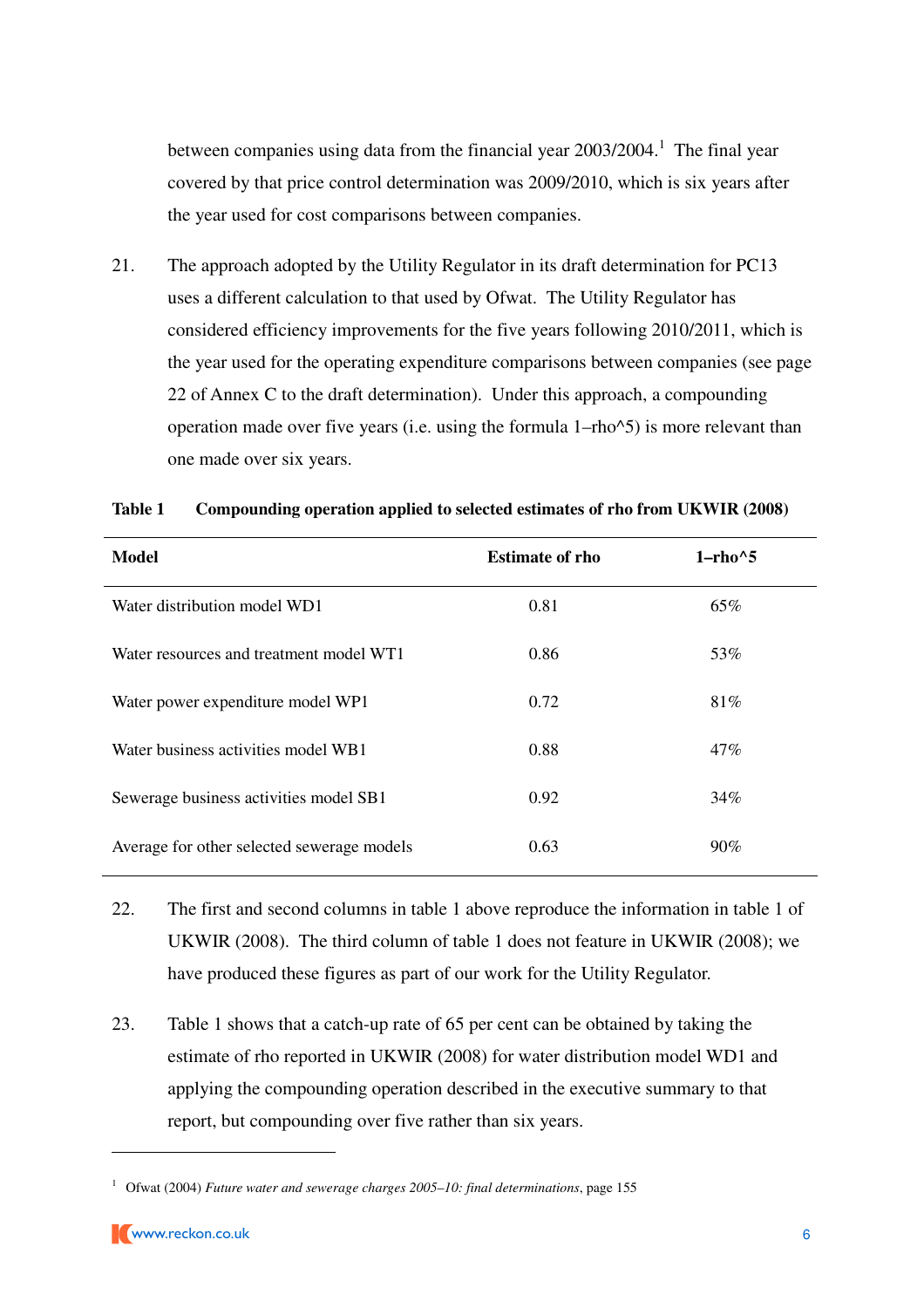- 24. It is possible that Frontier's claim that "Reckon estimated 65% catch-up over five years" is related to the reported rho of 0.81 for the water distribution model WD1. If so there would be a number of points for the Utility Regulator to keep in mind:
	- (a) The estimates of rho reported in UKWIR (2008) are not estimates of a general phenomenon of catch-up amongst water companies. They are specific to each model. The estimate of rho obtained from an econometric model of operating expenditure with an AR(1) disturbance term will depend on factors including the functional form and explanatory factors used in the model, the time period of operating expenditure data used and the special factors and other data adjustments applied to the data before model estimation.
	- (b) The 65 per cent figure in table 1 is obtained from a calculation involving the estimated value of rho from a model of water distribution functional expenditure. That model does not apply to other parts of the water value chain or to areas of sewerage service expenditure. Table 1 shows reported estimates of rho for other models for which the calculation 1–rho^5 gives values between 34 per cent and 90 per cent.
	- (c) The executive summary to UKWIR (2008) only reports estimates of rho from a selected subset of the models developed and estimated in the main report. This subset is described as those time series models which are most similar to the cross-sectional models used by Ofwat (at the time the report was written). For instance, the figure of 65 per cent figure in table 1 applies to the water distribution model labelled WD1 in UKWIR (2008). At Ofwat's last periodic review, Ofwat used a model for water distribution functional expenditure which is quite different to WD1 and closer to the model labelled WD2 in UKWIR  $(2008).$ <sup>2</sup> The estimated value of rho for model WD2 is 0.83 (UKWIR, 2008, page 73) and application of the formula 1–rho^5 in this case gives 60.6 per cent.

<sup>&</sup>lt;sup>2</sup> Model WD2 is specified with a different dependent variable to WD1 (WD2 uses the natural logarithm of [expenditure divided by the number of connected properties] whereas WD1 uses the natural logarithm of [expenditure divided by resident winter population]) and with a different explanatory factor in additional to time dummy variables (WD2 uses the natural logarithm of [length of mains divided by number of connected properties] whereas WD1 uses the proportion of mains length over 320mm).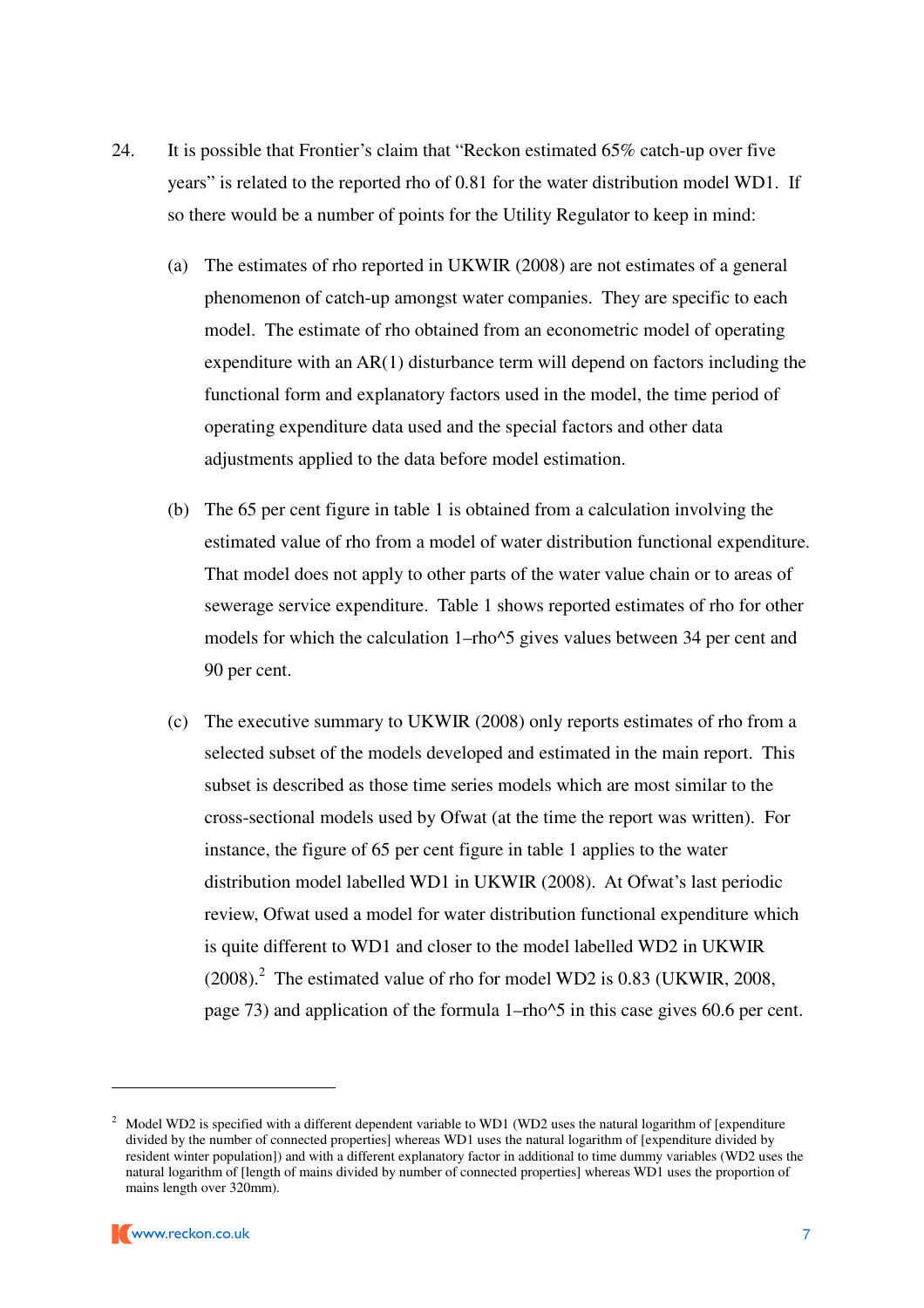25. Further to these points, the executive summary to UKWIR (2008) highlights that the use of the simple compounding operation described above for forecasting purposes "risks an over-simplified interpretation of what the time series model says about the historical data". This is explained further in the next sub-section.

#### **Statements about an upper bound in UKWIR (2008)**

- 26. Frontier Economics (2012, page 11) says that: "As stated in [UKWIR (2008)], the 65% catch-up estimate is an upper bound of the true scope for efficiency catch-up". The Utility Regulator has asked us for a validation or otherwise of this statement.
- 27. As identified above, UKWIR (2008) contains no statement about a 65 per cent catchup figure. Nor does it propose or refer to any upper bound.
- 28. We avoided making any proposition about an upper bound when drafting UKWIR (2008). Such a concept seems too precise given the limitations and vulnerabilities arising from the use of econometric models to make estimates about companies' potential to make efficiency improvements.
- 29. Whilst it does not refer to any upper bound, UKWIR (2008) does identify an asymmetry of risks relating to any assumptions about catch-up that are obtained from the simple compounding operation described above.
- 30. After explaining how a calculation of 1–rho^6 might be used as the basis of forecasts of catch-up, the executive summary to UKWIR (2008) explains that an assumption underpinning that approach is that the totality of the expenditure differences between companies that are captured by the estimated residuals from an econometric model are susceptible to catch-up from year-to-year at the rate implied by the estimate of rho. It says that the analysis in the report indicates that this may not be the case and continues as follows:

"The implication that we draw is that there is a risk that the simplified model of the historical data, as outlined above [i.e. making a forecast of the differences between companies' unit expenditure that will have faded away after six years using the calculation 1–rho^6] would overstate the extent to which differences in companies' unit expenditure will fade away over a six-year period. We have not identified a risk in the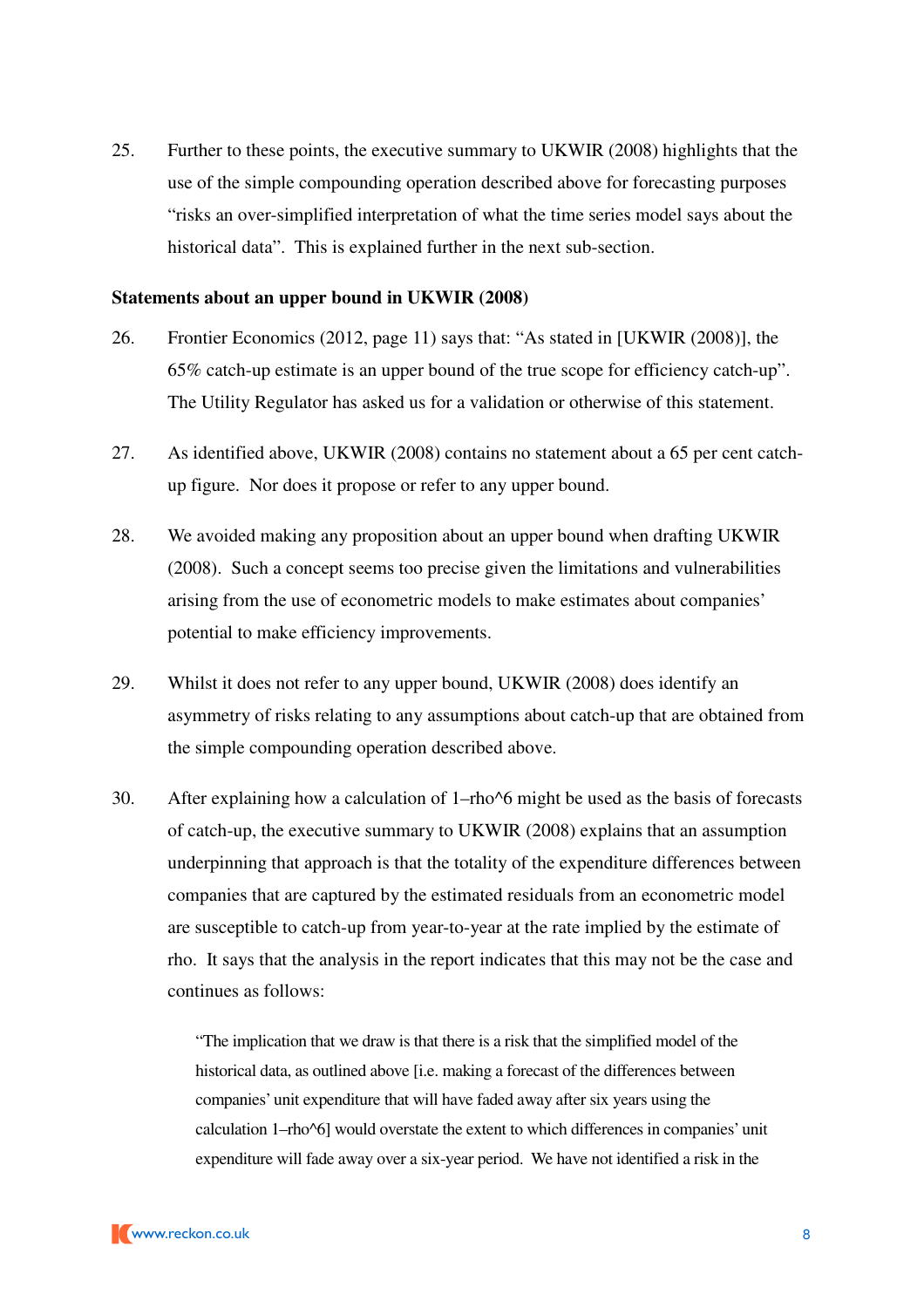other direction, that is to say a risk that a catch-up tendency measured on historical data would understate the amount of catch-up that it is appropriate to take into account in a six-year forecast."

- 31. A simple hypothetical example might help draw these points out further. Suppose that you have a time series dataset and have estimated an AR(1) model for water power expenditure. Suppose you plan to make an assumption about the extent of catch-up that applies specifically to the estimated residuals from this model (rather than using a single catch-up rate across all areas of expenditure). Suppose that the estimate of rho for the AR(1) disturbance term is 0.7. The following points arise:
	- (a) You could use the simple compounding operation described above to make an assumption that 83 per cent  $(1-0.7<sup>5</sup>)$  of each company's efficiency gap to the frontier company will be caught up over five years. But such an approach is vulnerable to the criticism that it implies too much catch-up if, as seems likely, at least some of the cost differences between companies that are reflected in the estimated residuals are not catch-up-able.
	- (b) An assumption that more than 83 per cent of each company's efficiency gap to the frontier company will be caught up over five years is vulnerable to the criticism that it would require a faster annual rate of catch-up in the future than the rate implied, on average, by the results from the application of the  $AR(1)$ model to the historical data. That is not to say that an assumption above 83 per cent is inappropriate, but that it would be helpful to have a basis for rebutting this criticism — e.g. some view of why the future rate of catch-up might be different to the past or some new theory about catch-up which is not contained in UKWIR (2008).
	- (c) An assumption that less than 83 per cent of each company's efficiency gap to the frontier company will be caught up over five years is not, as far as we are aware, vulnerable to any criticism based on the model estimation results so long as you accept that some (unknowable) amount of the cost differences between companies that are reflected in the estimated residuals are not catch-up-able.

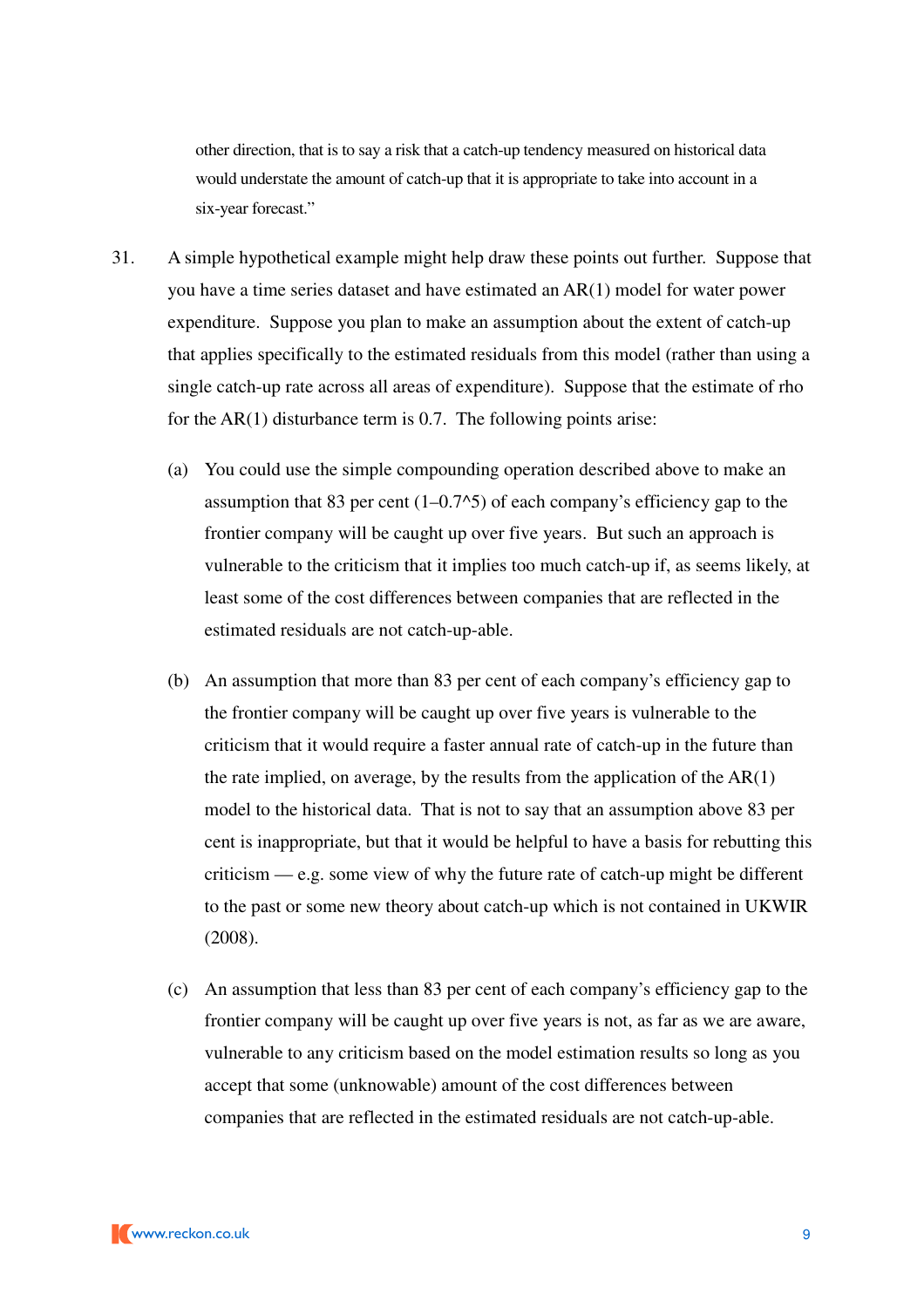32. A qualification to point (c), not made in UKWIR (2008), is that an assumption that less than 30 per cent (1–rho) of each company's efficiency gap to the frontier company will be caught up in total over five years is vulnerable to the criticism that it would imply a larger degree of year-to-year persistence in cost differences between companies in the future than seen, on average across companies and over time, in the results from the application of the AR(1) model to the historical data. Again, that is not to say that such an assumption below 30 per cent is inappropriate, but that it would be helpful to have a basis for rebutting this criticism.

## Interactions between residual adjustments and catch-up

33. This section explains why any comparison between the estimates in UKWIR (2008) and the Utility Regulator's assumptions about catch-up should take account of the adjustments made to residuals as part of the Utility Regulator's estimation of the efficiency gap. It then illustrates how this can be done.

### **Implications of adjustments to residuals for comparisons with UKWIR (2008)**

- 34. The Utility Regulator's draft determination involves an assumption that, over the fiveyear period from 2010/2011, Northern Ireland Water can make efficiency improvements that would mean that 72.5 per cent of the estimated efficiency gap compared to "frontier" companies would be caught-up and thereby eliminated by the end of 2014/2015 (draft determination pages 54–55 and Annex C to draft determinations pages 20–23).
- 35. This figure of 72.5 per cent is not directly comparable with the figures reported in table 1. The 72.5 per cent figure applies to catch-up in relation to an efficiency gap which is obtained using a calculation that involves a downward reduction to the estimated residuals. Pages 15–16 of Annex C to the draft determination confirm that the Utility Regulator followed the approach taken by Ofwat at previous price control reviews of scaling down the magnitude of estimated residuals from operating expenditure models (and unit cost comparisons) before applying catch-up factors:

"The residual adjustment is a recognition that not all of the gap in costs may be due to efficiency. Other factors may be of relevance including errors in the modelling, omitted variables, sampling or measurement errors. The Utility Regulator has revised predicted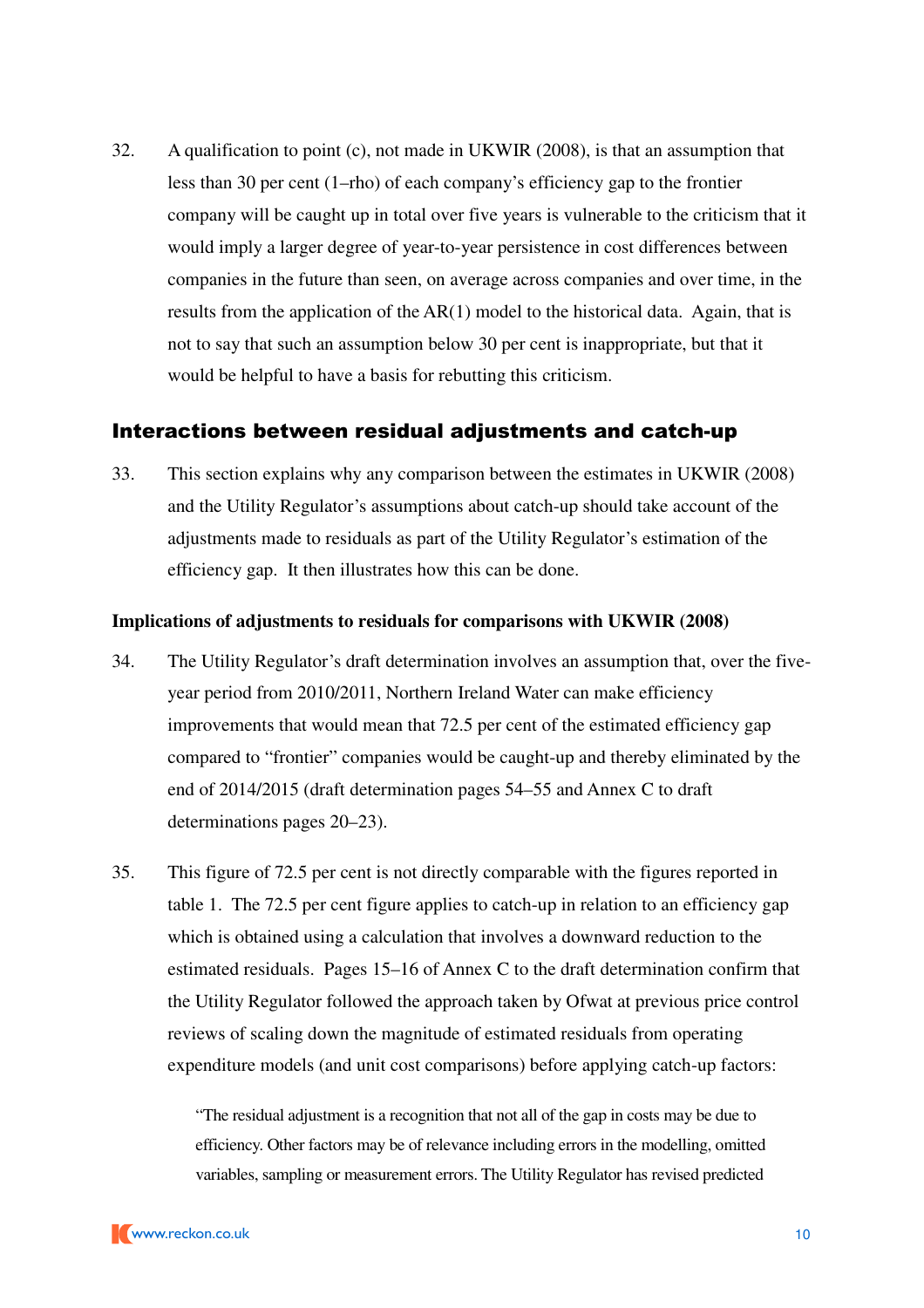costs by 10% of the water residual and 20% of the sewerage residual for efficiency modelling purposes."

36. In contrast, the AR(1) time series models reported in UKWIR (2008) do not involve any similar residual adjustments. Any inferences drawn on the rate of catch-up from such models will relate to catch-up in terms of residuals that have not been subject to the type of adjustments made by the Utility Regulator and Ofwat. To the extent that the estimated differences in costs between companies that are reflected in the estimated residuals from a model are not catch-up-able, this will tend to be reflected in a higher (or closer to one) estimate of the rho parameter in the AR(1) disturbance term.

#### **Illustration of calculation to put catch-up assumption on a more comparable basis**

- 37. If a comparison is wanted between the types of figures reported in the third column of table 1 above and the catch-up assumption made by the Utility Regulator, a more likefor-like comparison can be made by removing the impact of the residual adjustment on the efficiency gap before comparing the assumed cost reduction against the estimated scale of the efficiency gap in the base year.
- 38. Table 2 illustrates how this can be done. Line 4 shows that the assumption of 72.5 per cent catch-up from the draft determination can be calculated by taking the cumulative reductions in cost by 2015/2016 implied by the profile of efficiency savings from page 22 of Annex C (which we calculate to be £34.89m) and expressing this as a percentage of the efficiency gap to frontier from page 18 (£48.18m). Line 6 of the table calculates an "unadjusted efficiency gap" of £54.77m as the sum of the efficiency gap to frontier and the value of the residual adjustments reported on page 18. Line 7 shows that the implied cumulative reductions in modelled costs by 2015/2016 represent 63.7 per cent of the unadjusted efficiency gap.

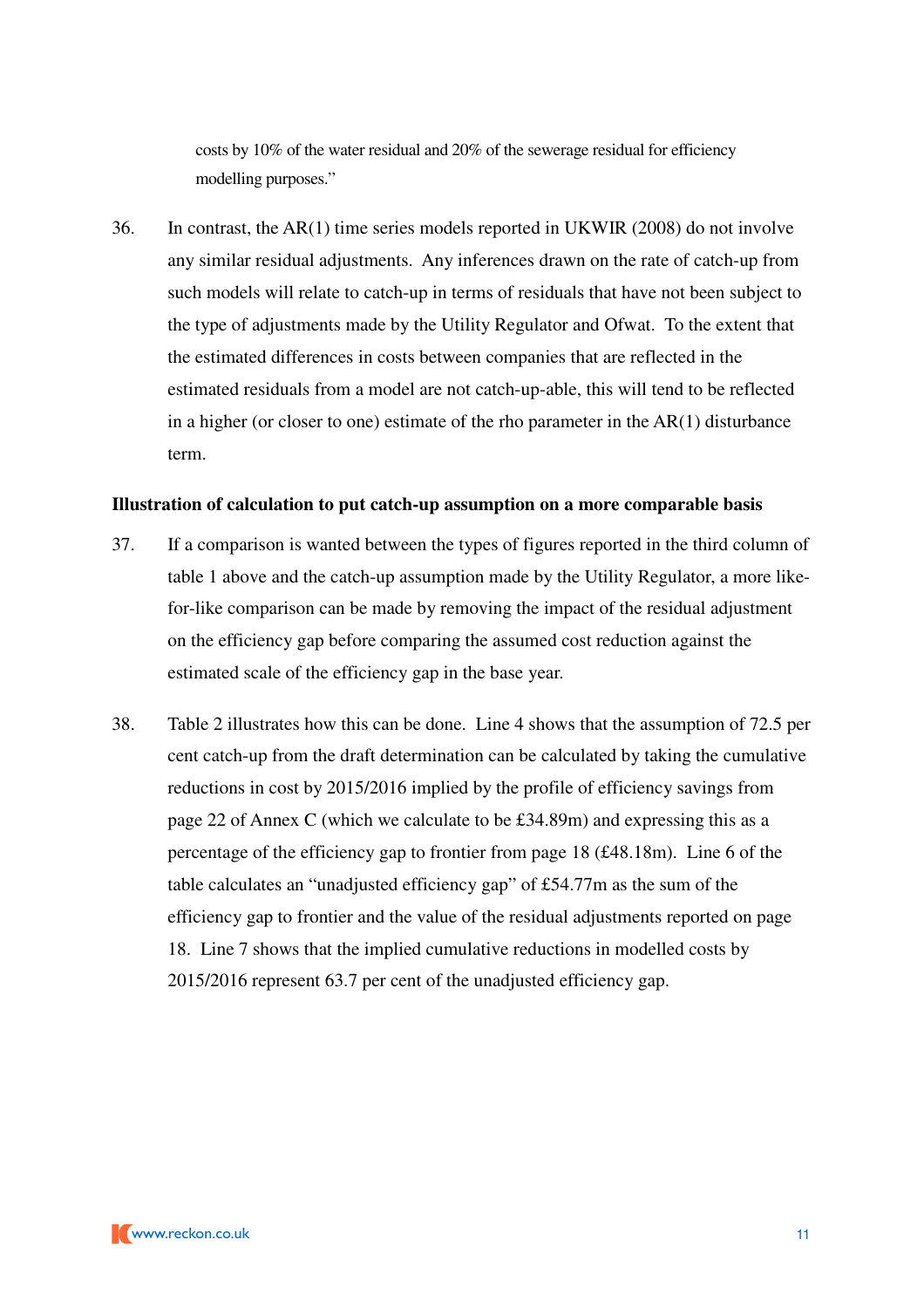| Line           | <b>Item</b>                                                                       | <b>Source</b>                                                         | <b>Value</b> |
|----------------|-----------------------------------------------------------------------------------|-----------------------------------------------------------------------|--------------|
| $\mathbf{1}$   | NI Water modelled cost (£m)                                                       | Annex C page 18                                                       | 126.33       |
| $\overline{2}$ | Efficiency gap to frontier in base year<br>$(f_m)$                                | Annex C page 18                                                       | 48.16        |
| 3              | Cumulative impact of assumed catch-up<br>on modelled costs by $2015/2016$ (£m)    | Calculation using catch-up profile from<br>Annex C page 22, Table 5.2 | $-34.89$     |
| 4              | Percentage of efficiency gap to be<br>caught up by 2015/2016                      | Calculation: -[line 3]/[100*line 2]                                   | 72.5%        |
| 5              | Residual adjustments made as part of<br>calculation of efficiency gap to frontier | Annex C page 18                                                       | 6.61         |
| 6              | Unadjusted efficiency gap in base year<br>(f <sub>m</sub> )                       | Calculation: [line $2] +$ [line 5]                                    | 54.77        |
| 7              | Percentage of unadjusted efficiency gap<br>to be caught up by $2015/2016$         | Calculation: $-[line 3] / [100*line 6]$                               | 63.7%        |

**Table 2 Calculation of draft determination catch-up assumption before residual adjustments** 

*Figures shown in the table are for illustrative purposes only and may be subject to rounding error* 

39. The Utility Regulator provided us with a possible alternative set of assumptions on catch-up efficiency improvements that it is considering for the final determinations. Table 3 provides a version of table 2 that is based on these assumptions. It shows that they imply a catch-up of 62.4 per cent of the efficiency gap reported on page 18 of Annex C by 2015/2016. Table 3 shows that this represents an assumed catch-up, by 2015/2016, of 54.9 per cent of what we have called the unadjusted efficiency gap, which excludes the impact of the residual adjustments.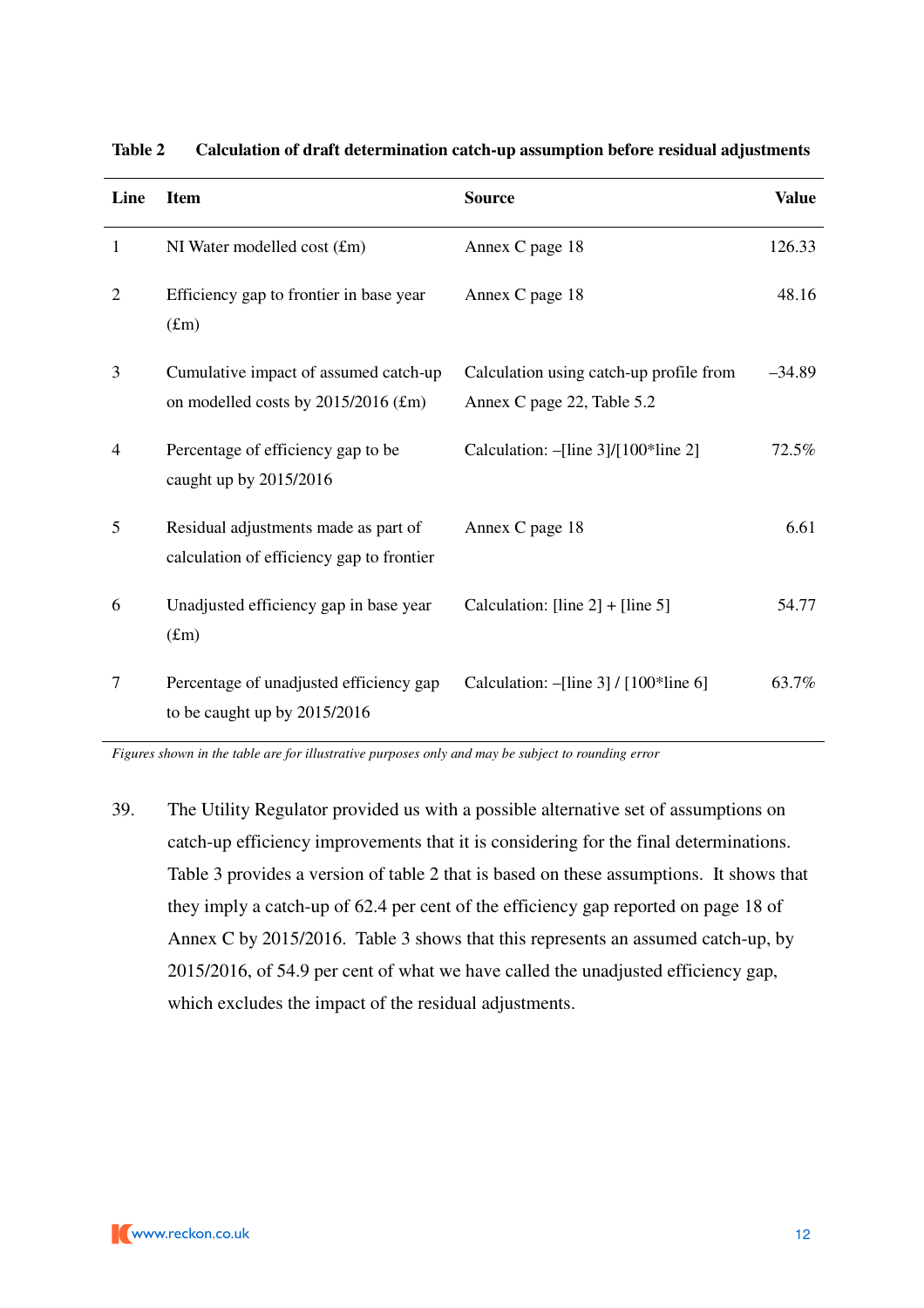| Line           | <b>Item</b>                                                                       | <b>Source</b>                                                                                                  | <b>Value</b> |
|----------------|-----------------------------------------------------------------------------------|----------------------------------------------------------------------------------------------------------------|--------------|
| $\mathbf{1}$   | NI Water modelled cost $(fm)$                                                     | Annex C page 18                                                                                                | 126.33       |
| $\overline{2}$ | Efficiency gap to frontier in base year<br>(f.m)                                  | Annex C page 18                                                                                                | 48.16        |
| 3              | Cumulative impact of assumed catch-up<br>on modelled costs by 2015/2016 (£m)      | Calculation using annual profile for five<br>years from 2011/2012 as follows:<br>7.617%; 3.804%; 5%; 5% and 5% | $-30.07$     |
| $\overline{4}$ | Percentage of efficiency gap to be<br>`caught up by 2015/2016                     | Calculation: $-[line 3]/[100*line 2]$                                                                          | 62.4%        |
| 5              | Residual adjustments made as part of<br>calculation of efficiency gap to frontier | Annex C page 18                                                                                                | 6.61         |
| 6              | Unadjusted efficiency gap in base year                                            | Calculation: [line $2] +$ [line 5]                                                                             | 54.77        |
| 7              | Percentage of unadjusted efficiency gap<br>to be caught up by 2015/2016           | Calculation: $-[line 3] / [100*line 6]$                                                                        | 54.9%        |

**Table 3 Calculation of alternative catch-up assumption before residual adjustments** 

*Figures shown in the table are for illustrative purposes only and may be subject to rounding error* 

# Competition Commission inquiry: Bristol Water plc (2010)

40. This section discusses the alternative interpretations of UKWIR (2008) made as part of the Competition Commission's *Bristol Water plc* inquiry in 2010, following the reference under section 12(3)(a) of the Water Industry Act 1991.

#### **Ofwat interpretation of UKWIR (2008)**

41. Paragraph 66 of appendix K to the Competition Commission's final report states:

"Ofwat told us of the results of research which was described in the UKWIR 2008 report on the application of time series analysis to relative efficiency assessment [reference to UKWIR report 08/RG/04/3]. This research was carried out by consultants Reckon LLP. Ofwat pointed out that the findings from this report implied that the industry had on average met the 60 per cent target. We have considered the analysis in this report and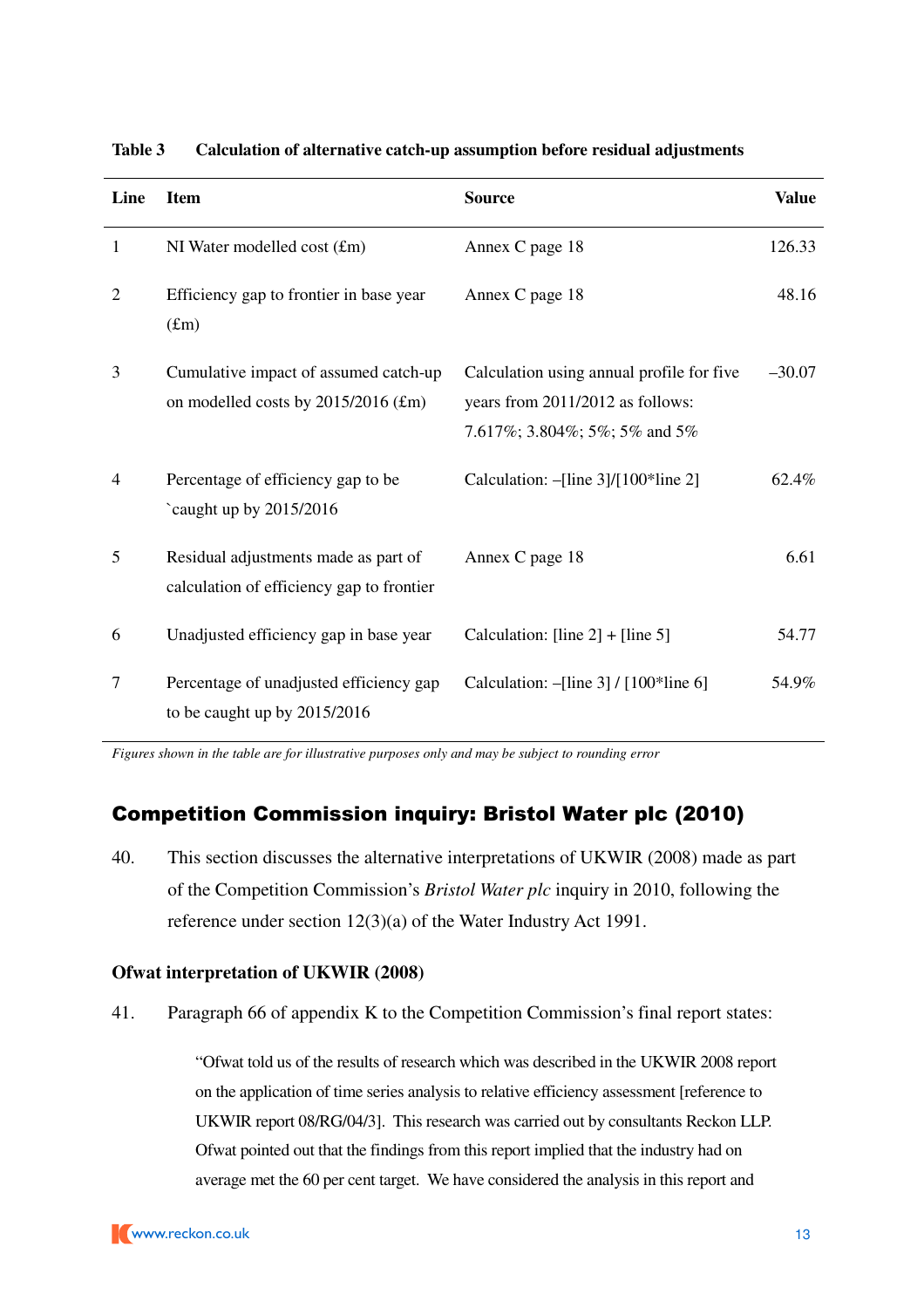how it relates to our results. We noted that Reckon used the fully adjusted data and employed sophisticated time series methods. We therefore place more weight on their findings than on our own analysis described in paragraphs 63 and 64."

42. The claim that the "findings from [UKWIR (2008)] implied that the industry had on average met the 60 per cent target" is not an accurate representation of the conclusions and estimates from UKWIR (2008). We found no explanation or reference in support of this claim in either the Competition Commission's provisional findings documents or its final report. Nor could we find any explanation of Ofwat's apparent interpretation of UKWIR (2008) in its 136-page draft determinations to PR09,<sup>3</sup> or its 168-page final determinations to PR09,<sup>4</sup> or its 91-page response to Bristol Water's statement of case,<sup>5</sup> or its 82-page detailed response to the Competition Commission's provisional findings.<sup>6</sup>

#### **Competition Commission's decision on catch-up in light of UKWIR (2008)**

43. Paragraph 67 of appendix K to the Competition Commission's final report says the following:

> "We also emphasize that the main justification for having the 60 per cent catch-up rate over a five-year period is that there is noise in Ofwat's efficiency estimates. If it were not for this noise, a 100 per cent catch-up over a five-year period would not be an unreasonable target, especially for opex expenditure. This is an important point in our view. Companies can hardly afford such delay in eliminating inefficiencies in a competitive market and, in our view, it would not be appropriate to provide such protection through regulation. We therefore considered that, on balance, taking into account our analysis and the findings from the UKWIR study, and being mindful of the need to maintain an appropriate efficiency incentive, there is no justification to lower the 60 per cent catch-up target."

<sup>3</sup> Ofwat (2009) *Future water and sewerage charges 2010-15: draft determinations*

<sup>4</sup> Ofwat (2009) *Future water and sewerage charges 2010-15: final determinations* 

<sup>5</sup> Ofwat (2010) *Ofwat response to Bristol Water Plc Competition Commission Price Determination: statement of case dated 17 February 2010*

<sup>6</sup> Ofwat (2010) *Bristol Water Plc 2009 Price determination referral: detailed response to the Competition Commission provisional findings*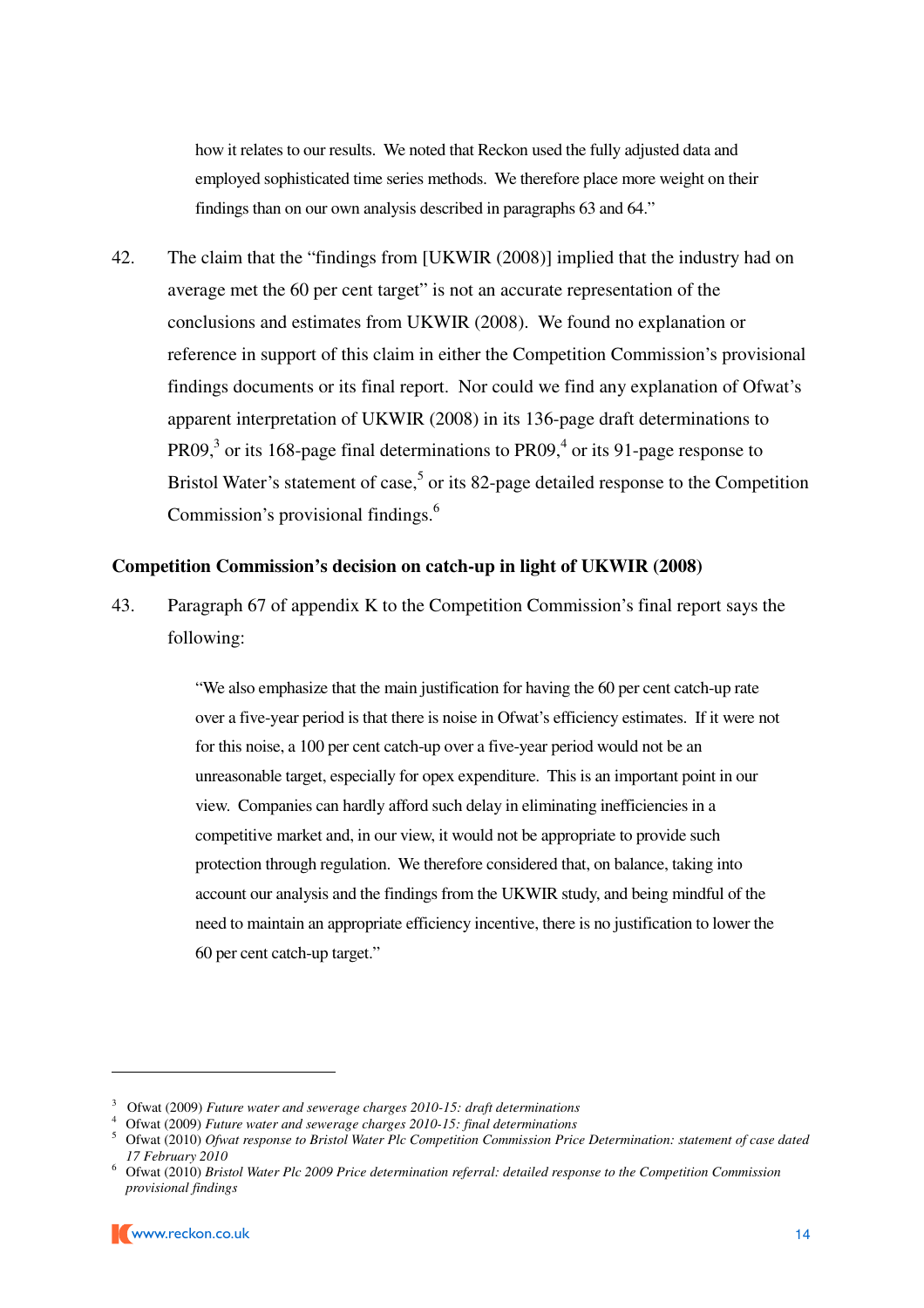- 44. Our interpretation is that the approach used by the Competition Commission involved the following elements:
	- (a) The Competition Commission took the 60 per cent catch-up figure used in the past for water company price control determinations as a precedent.
	- (b) The Competition Commission considered whether a 100 per cent figure would instead be appropriate but decided that this was not the case because there is "noise in Ofwat's efficiency estimates".
	- (c) The Competition Commission, taking into account UKWIR (2008) and its own analysis, found no justification to choose a lower rate than this precedent for the purpose of the price determination for Bristol Water.
- 45. In respect of point (b), we interpret the view that there is "noise in Ofwat's efficiency estimates" to mean that the estimated residuals from Ofwat's analysis do not fully reflect cost differences between companies that can be caught-up. To take just one example, there may be differences in companies' operating expenditure requirements which arise from differences in the availability of water resources in each company's region and which are not fully captured by the estimated coefficients on the explanatory factors in the model for water resources and treatment model operating expenditure. On this basis, the view that the catch-up rate over five years should be less than 100 per cent seems reasonable.
- 46. In respect of point (c), the Competition Commission seems to have given more weight to Ofwat's apparent interpretation of UKWIR (2008) than the alternative interpretation of UKWIR (2008) provided by Bristol Water, which we turn to below.

## **Bristol Water's interpretation of UKWIR (2008)**

47. Bristol Water's response to the Competition Commission's provisional findings argued that the Commission's use of a catch-up assumption of 60 per cent is "at the high end of the credible range" and supported this with a table that set out the

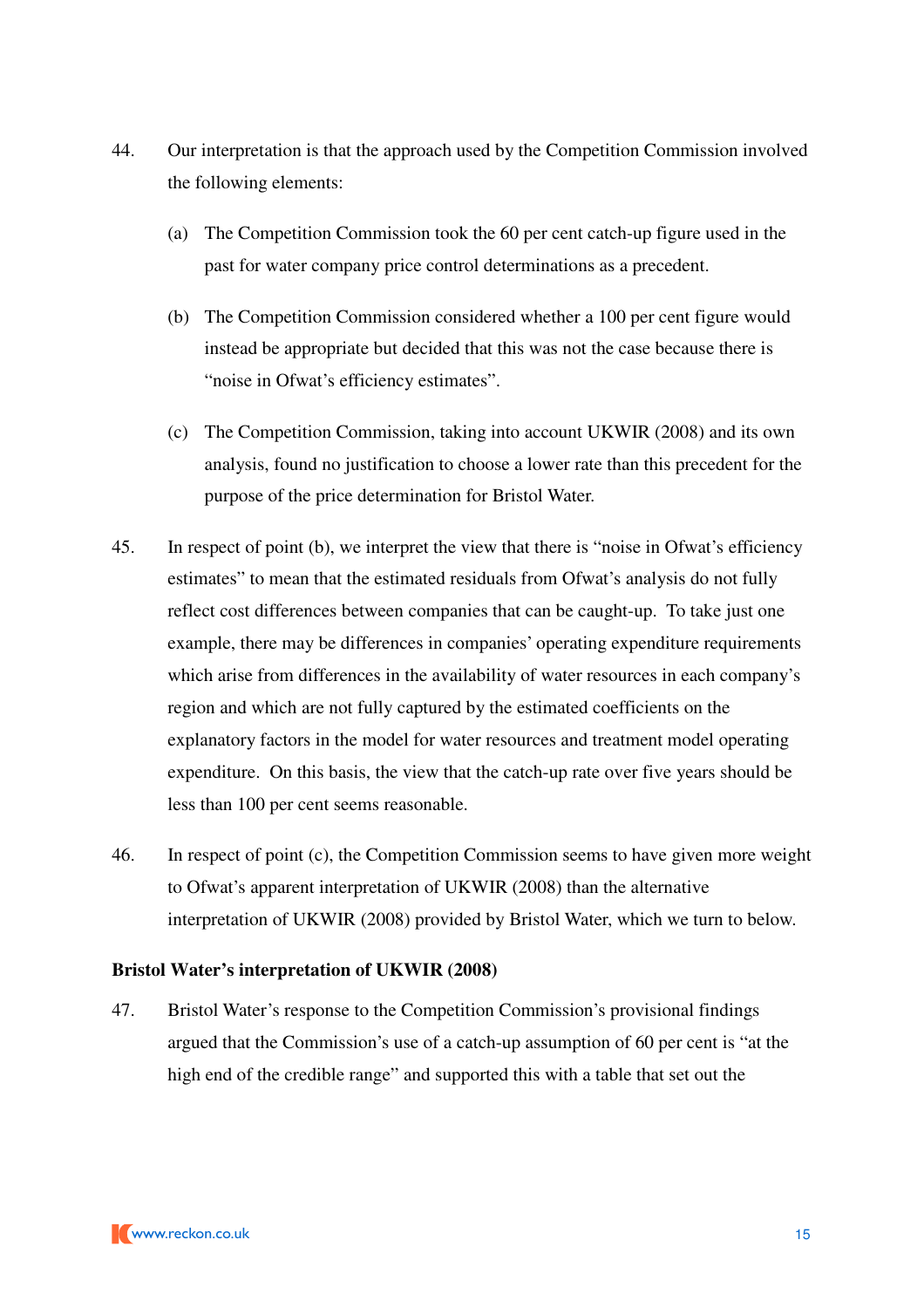"conclusion on catch-up" from several sources, including UKWIR (2008). Bristol Water's response attributed the following conclusion on catch-up to UKWIR (2008):<sup>7</sup>

"52% for water<sup>23</sup> without the introduction of "company-specific persistent factors". This is likely to overestimate actual catch-up"

48. The 52 per cent figure is explained in footnote 23 as follows:

"The UKWIR report provides estimates of historical catch-up that correspond to 65% over five years for the Water distribution model; 53% over five years for the Water resources and treatment model; 81% over five years for the Water power expenditure model; and 47% for the water business activities model. This results in a simple average of 61%. As this was calculated on less than 85% of opex, with the other 15% representing largely uncontrollable opex, this corresponds to average catch-up of 52% (61% x 85%)."

- 49. We found no discussion in the Competition Commission's final report (including appendices) of this element of Bristol Water's response to the provisional findings.
- 50. The figures of 65 per cent, 53 per cent, 81 per cent and 47 per cent for water service models are the same as those reported for the water models in table 1 above. The qualification in Bristol Water's summary table that the 52 per cent figure "is likely to overestimate actual catch-up" is consistent with the points made above in the subsection "Statements about an upper bound in UKWIR (2008)".
- 51. Frontier Economics, the Competition Commission (citing Ofwat) and Bristol Water have each drawn different inferences about catch-up from UKWIR (2008). As explained above, the statements made in Frontier Economics (2012) about UKWIR (2008) are not valid; we can only speculate as to how Frontier Economics might have arrived at a figure of 65 per cent. The Competition Commission neither provides nor refers to any explanation in support of the claim attributed to Ofwat that UKWIR (2008) implies that the industry had on average met the 60 per cent target. Only Bristol Water provides a logical explanation of how its interpretation of what UKWIR (2008) says about catch-up relates to the results provided in that report.

<sup>7</sup> Bristol Water (2010) *Competition commission price determination: comments on provisional findings section 5: opex efficiency*, paragraphs 51–52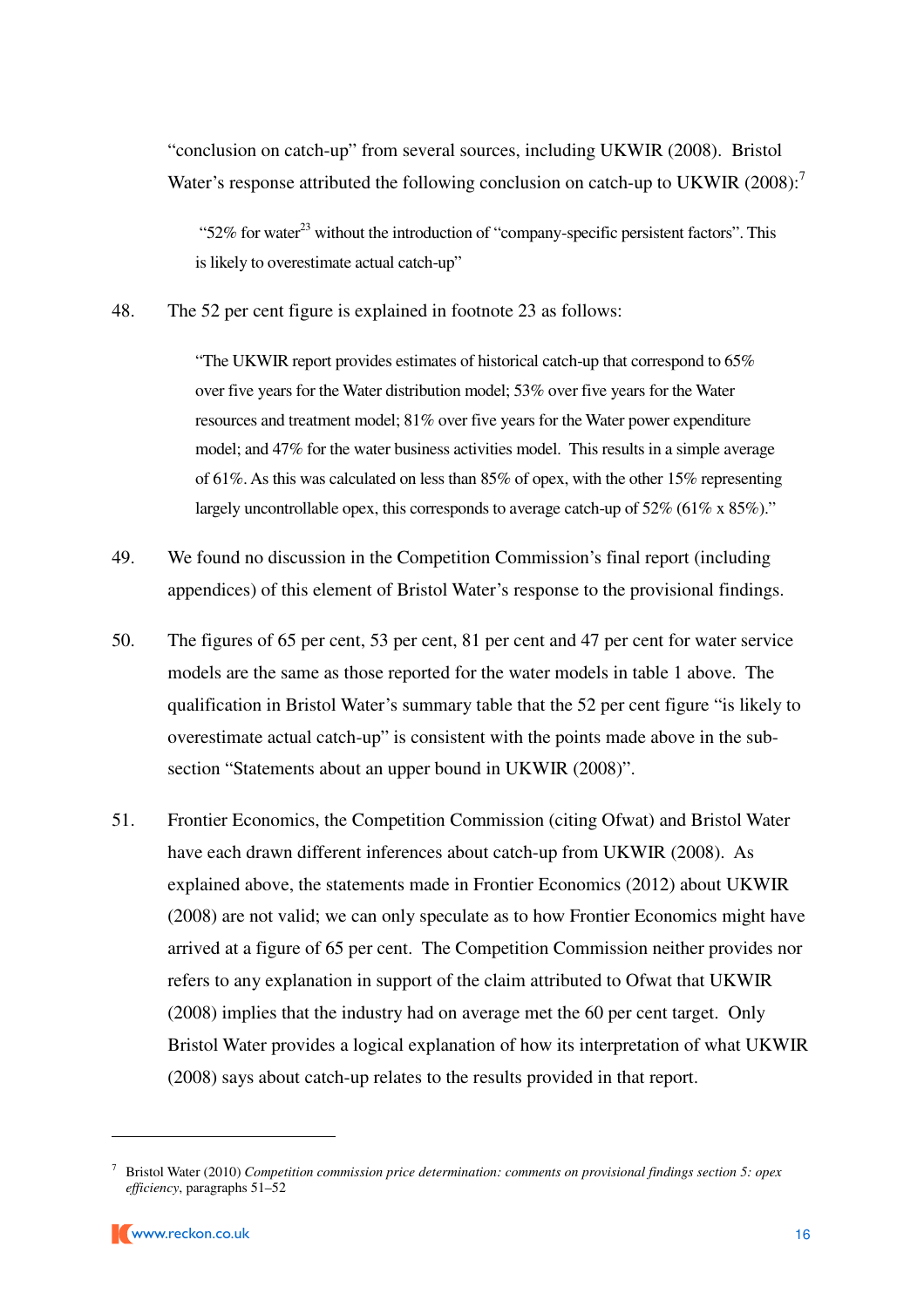- 52. Nonetheless, the conclusion drawn by Bristol Water is potentially subject to a number of caveats and qualifications, including the following.
	- (a) Bristol Water is a water-only company and its calculation of a simple average catch-up rate using estimates from UKWIR (2008) only draws on estimates from water service models.
	- (b) The results from UKWIR (2008) that Bristol Water uses in its calculation are estimated from a dataset that only runs to 2005/2006 and from a set of time series models that do not all correspond closely to the cross-sectional models used by Ofwat at the 2009 periodic review.
	- (c) If an average of estimates of rho from different models is to be taken, it may make more sense to use some kind of weighted average than a simple average, to reflect differences in the scale of expenditure covered by different models.
	- (d) Obtaining different estimates of rho for different models and different areas of expenditure suggests that the extent to which the cost differences between companies that are reflected in estimated residuals are catch-up-able may differ between models and areas of expenditure. Applying a simple average or weighted-average catch-up rate to aggregate residuals may require too much catch-up from those companies that perform relatively poorly in the models for which a relatively large amount of the residuals is not catch-up-able. To tackle this concern, it may be better to make separate assumptions about the rate of catch-up for each model or area of expenditure.
	- (e) For the reasons explained in the sub-section above "Interactions between residual adjustments and catch-up" any comparison between the catch-up figures calculated from estimates of rho in UKWIR (2008) and Ofwat's assumption on catch-up should take account of the reductions to the magnitude of estimated residuals (10 per cent for water and 20 per cent for sewerage) made by Ofwat as part of its determination of the assessed efficiency gap.
	- (f) The calculation used by Bristol Water rests on the argument that 15 per cent of operating expenditure is "largely uncontrollable". This argument may not hold